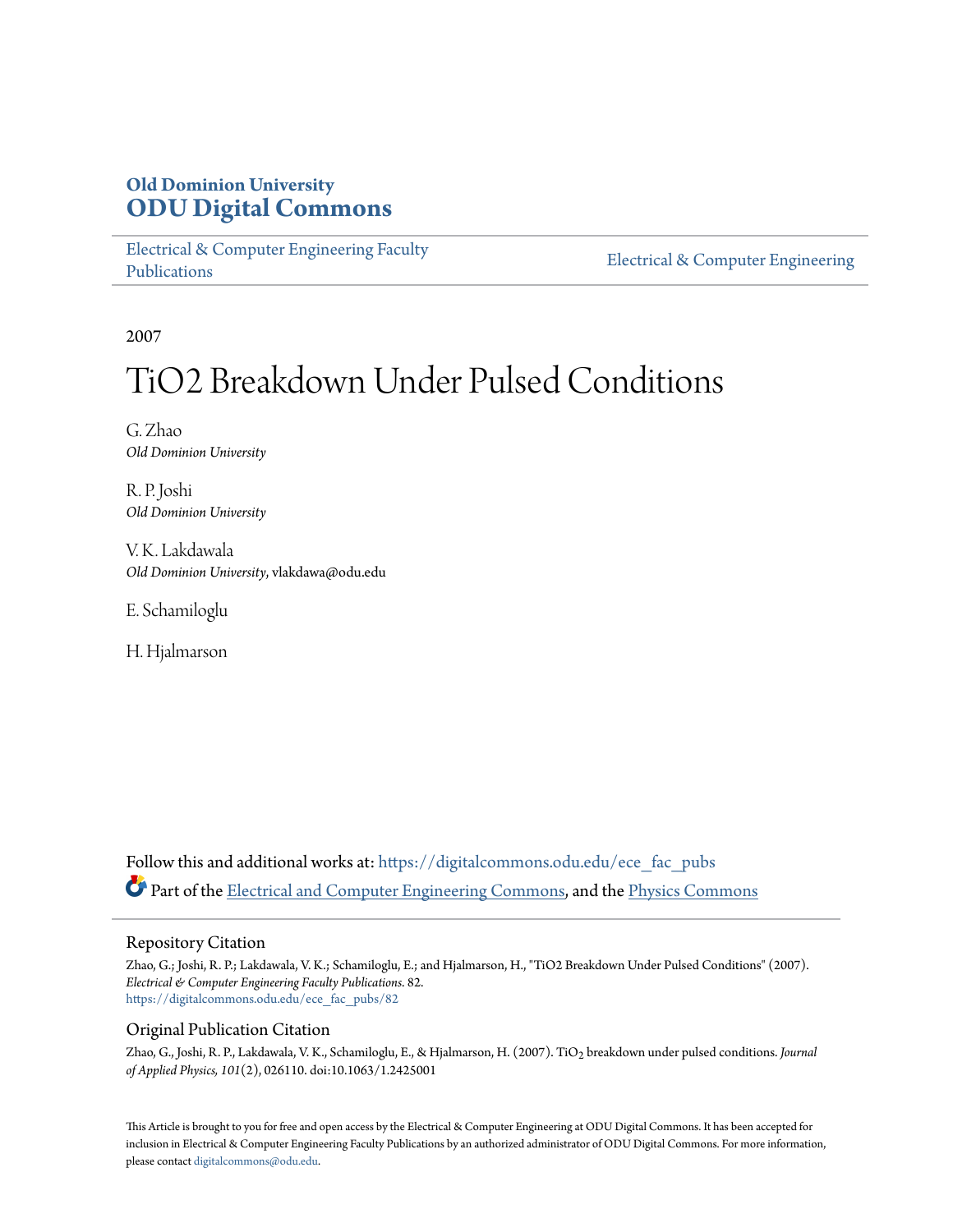### **TiO2 [breakdown under pulsed conditions](http://dx.doi.org/10.1063/1.2425001)**

G. Zhao, R. P. Joshi,<sup>a)</sup> and V. K. Lakdawala

*Department of Electrical and Computer Engineering, Old Dominion University, Norfolk, Virginia 23529*

E. Schamiloglu

*Department of Electrical Engineering, University of New Mexico, Albuquerque, New Mexico 87131*

H. Hialmarson

*Sandia National Laboratories, Albuquerque, New Mexico 87185*

Received 10 July 2006; accepted 2 November 2006; published online 26 January 2007-

Model studies of current conduction and breakdown in  $TiO<sub>2</sub>$  were carried out. Our simulation results indicate that electrical breakdown of  $TiO<sub>2</sub>$  under multiple-pulsed conditions can occur at lower voltages as compared to quasi-dc biasing. This is in agreement with recent experimental data and is indicative of a cumulative phenomena. We demonstrate that the lower breakdown voltages observed in  $TiO<sub>2</sub>$  under pulsed conditions is a direct rise-time effect, coupled with successive detrapping at the grain boundaries. © *2007 American Institute of Physics*. DOI: [10.1063/1.2425001](http://dx.doi.org/10.1063/1.2425001)

The development of various robust transmission lines with higher energy storage capabilities is an important goal for compact pulsed-power systems. In this context, ceramic dielectrics are emerging as promising candidates from the standpoint of their high dielectric constant and breakdown strength. High dielectric constant  $(\varepsilon)$  ceramic materials can lead to shorter pulse forming lines, since the length *L* scales as  $(ct_{pulse})/\varepsilon^{1/2}$ . Other advantages include a lower system impedance *Z* (since  $Z \sim \varepsilon^{-1/2}$ ) and larger energy storage capability.

Though such materials look promising, their breakdown response characteristics have not been well studied nor adequately understood. The breakdown strength of nanocrystalline insulators (e.g., titania) has been observed to increase monotonically with decreases in grain sizes. $1-4$  $1-4$  The low conductivity and high hold-off voltage in these materials arise from the presence of fixed charge at grain boundaries that establishes localized Schottky barriers. Samples with smaller average grains present more barriers for a given length and, hence, a larger impediment to conduction. In our experiments, nanocrystalline  $TiO<sub>2</sub>$  was seen to exhibit higher breakdown strength as compared to micron sized  $TiO<sub>2</sub>$ , as shown in Fig. [1.](#page-1-1)

A second and somewhat surprising observation with regard to high field studies on nanocrystalline  $TiO<sub>2</sub>$  has been the *lower breakdown fields under pulsed conditions* as compared to quasi-dc biasing. $5$  In these experiments, the "quasidc" case consisted of slow ramped voltages (starting from an initial zero value), with increases until device breakdown. The pulsed testing, on the other hand, was performed with a burst of ten pulses per shot until failure. Although only six samples were tested, the results were still able to show a lower breakdown strength under pulsed conditions with some variability, $5$  as given in Table [I.](#page-2-0) The energy delivered to the  $TiO<sub>2</sub>$  under pulsed conditions is substantially less than that under the dc case. Hence, for such transient pulsing, issues related to possible heating and thermal charge generation can be expected to be weak, and not the probable cause for breakdown. Almost universally, solids have been shown to sustain much higher applied voltages before an eventual breakdown under pulsed conditions as compared to dc biasing.<sup>6</sup> The only reports of higher breakdown fields under dc conditions were observations made on metal semiconductor field effect transistors (MESFETs) containing surface traps. $7,8$  $7,8$ 

Here we propose a continuum model that includes the presence of internal traps, especially at the grain boundaries. Application of an external electric field works to release electrons from the traps. If sufficiently high electric field magnitudes exist within the  $TiO<sub>2</sub>$ , then the emitted electrons can undergo impact ionization and contribute to current enhancements. However, if the voltages were driven very slowly, then most of the trapped charge would gradually be emitted and drift out of the device long before the creation of high electric fields. The slow ramped, quasi-dc conditions would then preclude strong charge accumulation and multiplication through internal impact ionization. We hypothesize that the lower breakdown voltages observed in  $TiO<sub>2</sub>$  under pulsed conditions is *a direct rise-time effect, coupled with cummulative detrapping*. Under conditions of multiple *shortduration pulsed bursts*, trapped electrons could periodically be released within the device during times of high applied voltages. However, these electrons might not have the requi-

<span id="page-1-1"></span>

FIG. 1. Breakdown strength vs  $TiO<sub>2</sub>$  thickness for nanocrystalline and course-grained materials.

0021-8979/2007/101(2)/026110/3/\$23.00

<span id="page-1-0"></span>a)Electronic mail: rjoshi@odu.edu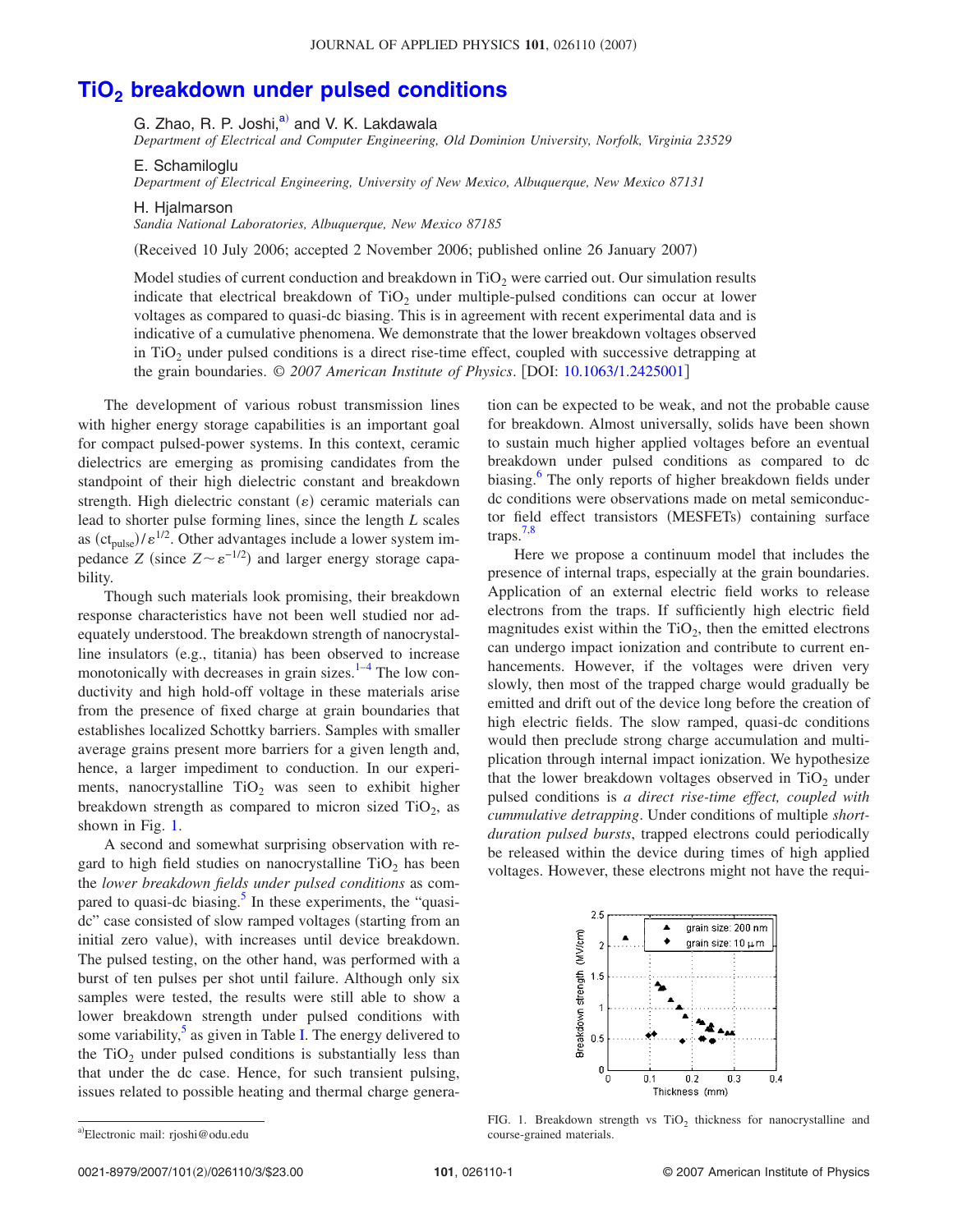<span id="page-2-0"></span>TABLE I. Breakdown data under dc and Pulsed testing.

| Sample<br>number | Sintering<br>temperature $(^{\circ}C)$ | <b>Thickness</b><br>(mils) | <b>Breakdown</b><br>voltage $(kV)$ | Breakdown field<br>(kV/cm) |
|------------------|----------------------------------------|----------------------------|------------------------------------|----------------------------|
| 1                | 800                                    | 6.5                        | dc: $10$                           | dc: 606                    |
|                  |                                        |                            | Pulsed: 4.8                        | Pulsed: 291                |
| $\overline{c}$   | 800                                    | 6.0                        | dc: $14$                           | dc: 919                    |
|                  |                                        |                            | Pulsed: N/A                        | Pulsed: N/A                |
| 3                | 800                                    | 6.0                        | de: $7.5$                          | dc: $492$                  |
|                  |                                        |                            | Pulsed: N/A                        | Pulsed: N/A                |
| $\overline{4}$   | 850                                    | 7.0                        | dc:18                              | dc: 1012                   |
|                  |                                        |                            | Pulsed: 13.5                       | Pulsed: 759                |
| 5                | 850                                    | 8.5                        | de: 16                             | dc: $741$                  |
|                  |                                        |                            | Pulsed: 17                         | Pulsed: 787                |
| 6                | 850                                    | 6.0                        | dc: $11.5$                         | dc: $755$                  |
|                  |                                        |                            | Pulsed: N/A                        | Pulsed: N/A                |

site time nor be subjected to the continued high external fields (due to finite pulse duration) to drive them out of the semiconductor. Hence, cummulative buildup of mobile charge from preceeding pulses would likely occur. Breakdown during a subsequent pulse could then result, as brought out more clearly through our transport simulations.

A one-dimensional (1D), time-dependent simulation based on the continuum, drift-diffusion model of semiconductor transport was applied. A 25  $\mu$ m TiO<sub>2</sub> ceramic divided into 1000 cells was used with a time step of 10−10 s. Six grain boundaries were randomly placed within the simulation region. Holes were neglected, since electrons dominate the electrical behavior<sup>9</sup> of nanocrystalline TiO<sub>2</sub>. The basic parameters of this model are listed in Table [II](#page-2-1) and were taken from the literature.<sup>10–[14](#page-3-8)</sup> A trap level located 2.4 eV from the valence band edge with a density of  $10^{17}$  cm<sup>-3</sup> was assumed.

Standard semiconductor transport equations to include drift and diffusion currents, along with the generation recombination terms, were used. $13,14$  $13,14$  Our model included field emission current *J*, taken to be<sup>13</sup>

$$
J = \frac{4\pi q m_n^* k^2}{h^3} T^2 \exp\left(-\frac{q \phi_{B0}}{kT}\right) \exp\left(\frac{q \Delta \phi}{kT}\right)
$$
  
= 0.181 158 exp $\left(\frac{q}{kT} \sqrt{\frac{qE}{4\pi \epsilon_s}}\right)$  (A/m<sup>2</sup>), (1)

and field-dependent drift velocity  $v_e(E)$  given by  $15$ 

<span id="page-2-1"></span>TABLE II. Parameters used in the simulation model.

| Dielectric constant        | $114^a$                                               |  |  |
|----------------------------|-------------------------------------------------------|--|--|
| Trap density               | $10^{23}/m^{3b}$                                      |  |  |
| Election effective mass    | 45 m <sup>a</sup>                                     |  |  |
| Electron mobility          | $0.33$ cm <sup>2</sup> /V s <sup>c</sup>              |  |  |
| $TiO2$ electron affinity   | 3.9 eV <sup>d</sup>                                   |  |  |
| Copper work function       | $4.7$ eV <sup>e</sup>                                 |  |  |
| Free-electron density      | $10^{20}/m^3$                                         |  |  |
| Temperature                | 300 K                                                 |  |  |
| Diffusivity                | $8.527 \times 10^{-7}$ m <sup>2</sup> s <sup>-1</sup> |  |  |
| $\sqrt[3]{8}$ Reference 6. |                                                       |  |  |
| <sup>b</sup> Reference 7.  |                                                       |  |  |
| <sup>c</sup> Reference 8.  |                                                       |  |  |
| Reference 9.               |                                                       |  |  |
| <sup>e</sup> Reference 10. |                                                       |  |  |

<span id="page-2-2"></span>TABLE III. Breakdown voltage and field results for applied ramps.

| Ramp slope $(V/s)$      | $10^{7}$ | $10^{8}$ | $10^{9}$ |
|-------------------------|----------|----------|----------|
| Breakdown voltage (V)   | 1569.7   | 1628     | 1775     |
| Breakdown field (kV/cm) | 628      | 651      | 710      |

$$
v_e = \frac{3.3 \times 10^{-5} E}{[1 + (3.3 \times 10^{-5} E/89)^{1.7}]^{1/1.7}} \text{ (m/s)}.
$$
 (2)

The impact ionization coefficient  $\alpha$  for electrons was taken to be

$$
\alpha = 9.1 \times 10^{10} \exp\left(-\frac{7.7 \times 10^8}{E}\right). \tag{3}
$$

Finally, the following expressions were used for electron emission and capture rates from traps:

$$
R_{\text{capture}} = 9 \times 10^{-18} (10^{23} - N_t) n,\tag{4}
$$

$$
R_{\text{emit}} = \frac{N_r^- \exp(1.3 \times 10^{-4} \sqrt{E})}{4.751\,848}.
$$
 (5)

Based on the above model, simulations were carried out for two different voltage wave forms. One was a linear ramp with a variable slope to mimic the slow turn-on voltage. The other wave forms were rectified sine pulses. The breakdown voltage and the time instant were obtained from the simulation when the device current began increasing without bound. Results for the linear ramp excitation (i.e., quasi-dc), starting from 0 V, are given in Table [III.](#page-2-2) The breakdown times for the  $10^7$ ,  $10^8$ , and  $10^9$  V/s ramped cases were 0.157 ms, 0.016 28 ms, and 1.775  $\mu$ s, respectively. Clearly, a faster ramp is seen to produce a higher breakdown voltage.

The bias  $V(t)$  for rectified sine-wave excitation was taken to be

<span id="page-2-4"></span>
$$
V(t) = \left| A \sin\left(\frac{\pi t}{Ak10^{-9}}\right) \right|.
$$
 (6)

Multiple rectified sine waves were applied until device breakdown. The results obtained are shown in Table [IV.](#page-2-3) The "front" and "tail" in Table [IV](#page-2-3) denote the rising and falling portions of the applied sinusoidal wave form.

The following features become evident from Table [IV.](#page-2-3) (i) As the peak voltage is reduced, there is a greater chance

<span id="page-2-3"></span>TABLE IV. Breakdown fields for sine pulses.

| Maximum       | Slope        |              |                     |             |  |
|---------------|--------------|--------------|---------------------|-------------|--|
| field (kV/cm) | $10^9$ V/s   |              | $2 \times 10^9$ V/s |             |  |
| 655           | 653<br>kV/cm | First tail   | 571<br>kV/cm        | First tail  |  |
| 640           | 639<br>kV/cm | Second front | 636<br>kV/cm        | Fourth tail |  |
| 636           | 608<br>kV/cm | Second tail  | 611<br>kV/cm        | Sixth tail  |  |
| 632           | 550<br>kV/cm | Third tail   |                     |             |  |
| 628           | 628<br>kV/cm | Sixth tail   |                     |             |  |